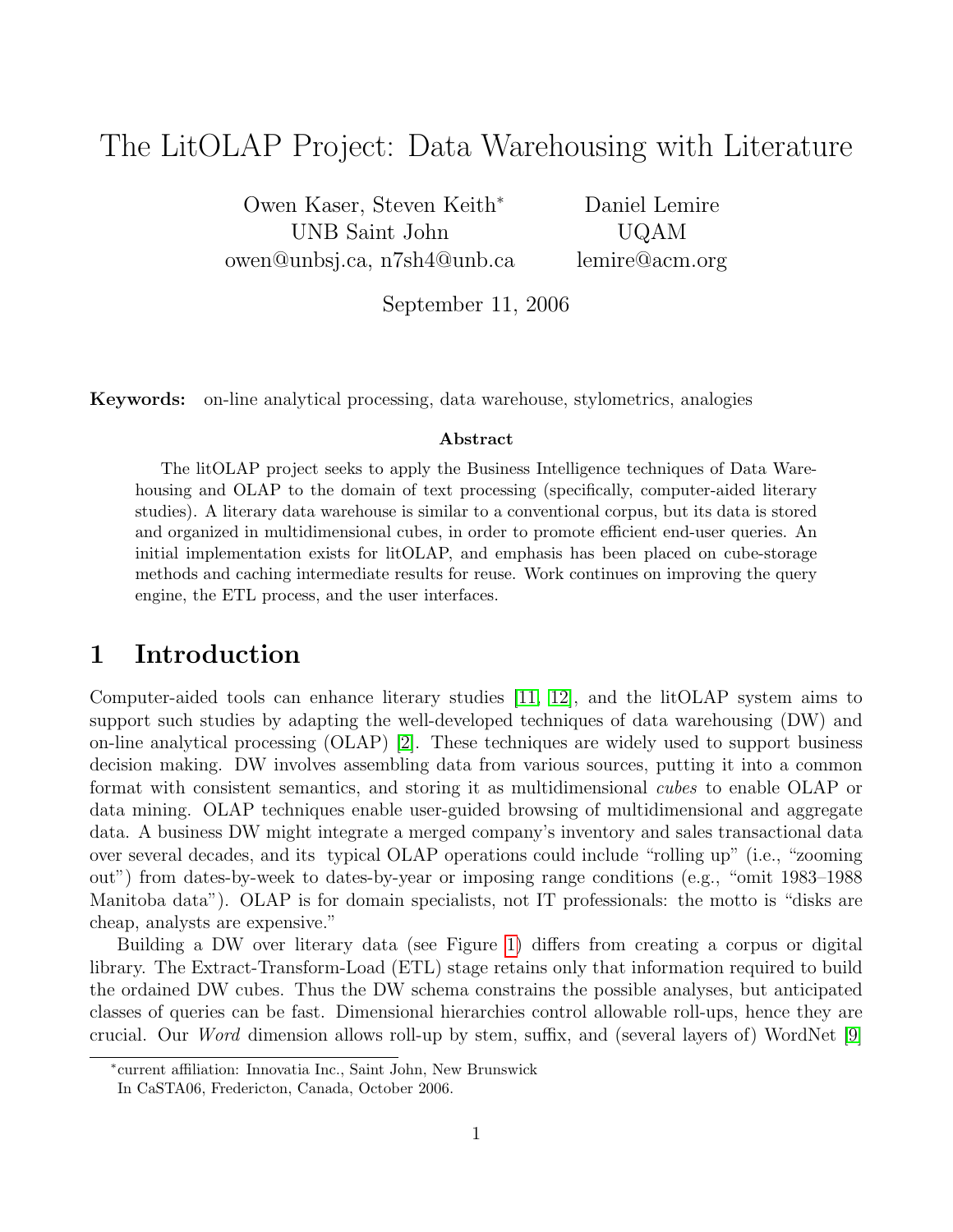

<span id="page-1-0"></span>Figure 1: Literary DW, with existing portions in boldface.

hypernyms, for instance. (For instance, WordNet hypernyms for "whale" include the category "vertebrate, craniate".)

As an example, our  $AnaloguCube$  was inspired by Turney and Littman [\[14\]](#page-3-4). It records how many times, when a short sliding window passes over a text, the subsequence  $word_1$ , joining Word,  $word_2$ is seen. For instance, the count for (whale, beneath, waves) is presumably higher in Moby Dick than in Hamlet. Turney and Littman have mined corpora to discover word-based analogies; via WordNet's hypernyms, litOLAP supports exploration of category-based analogies. A fuller motivation for litOLAP, our DW's schema and some example queries are given elsewhere [\[5,](#page-3-5) [6\]](#page-3-6); this poster primarily reports progress in implementing litOLAP.

OLAP using our DW can be contrasted with published text analyses that either required substantial custom programming or had to fit within the narrower range of queries supported by existing programs [\[13,](#page-3-7) [4\]](#page-3-8) We do not believe that the software used for business OLAP can support several of the literary analogy queries planned. Therefore, litOLAP includes a custom engine (see Figure [2\)](#page-2-0) that processes our kinds of queries. End users do not interact directly with the engine, so the custom query language (which supports the usual OLAP operations: slice, dice, roll-up as well as some specialized operations) need not be easy to use  $-$  it must be fast.

## 2 Technical Aspects

Figure [2](#page-2-0) shows the engine's major components and technologies. After requesting that the engine open some "base cubes", the application formulates queries (XML in Java strings), passes them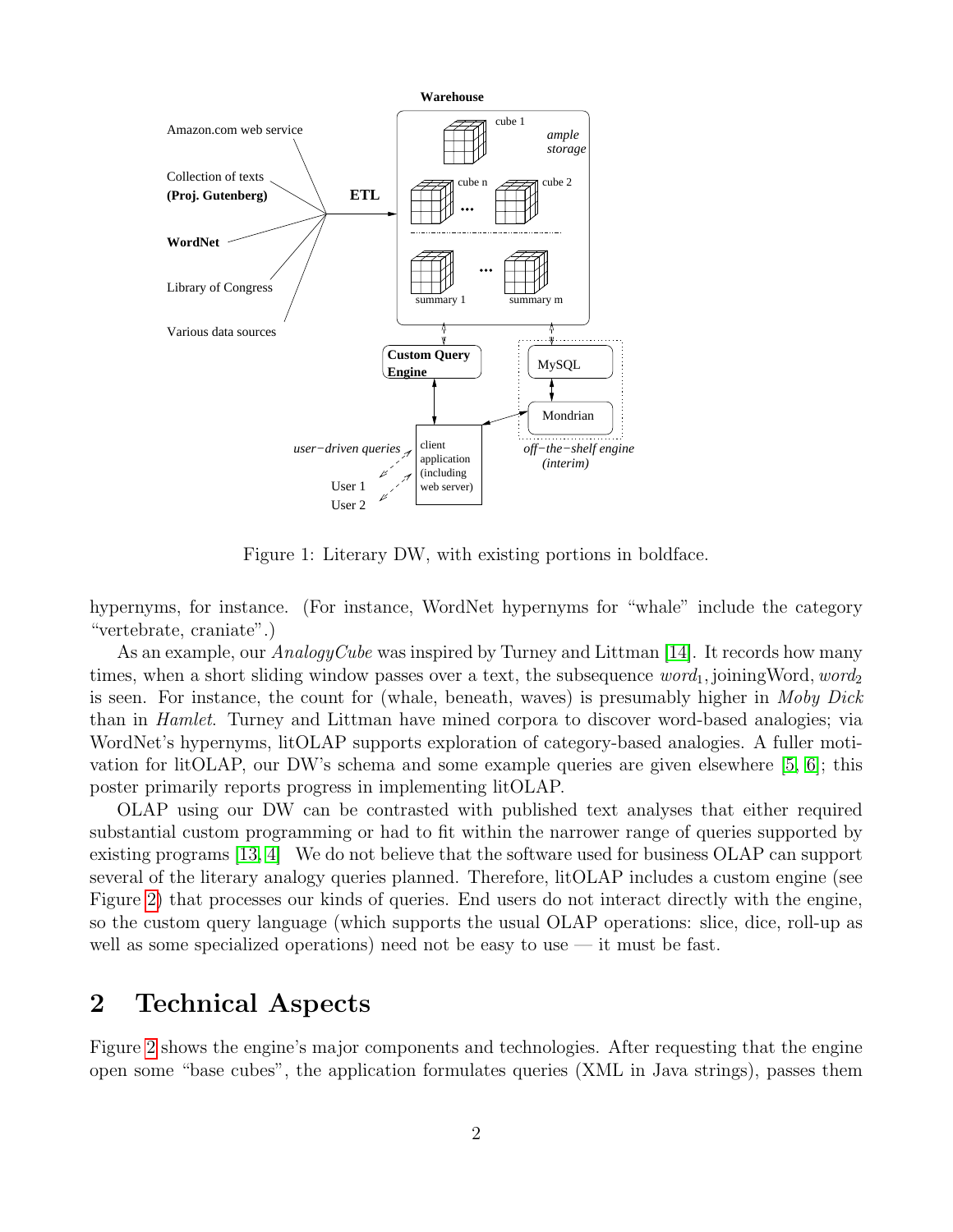

<span id="page-2-0"></span>Figure 2: Custom OLAP engine.

to the engine, and eventually receives the results.

Development thus far has emphasized appropriate cube storage plus the pre-computation and caching of intermediate values. Keith's thesis [\[7\]](#page-3-9) describes experiments with the storage methods shown in Figure [2.](#page-2-0) There was no overall "best storage method"; rather, many factors affected whether a particular operation was fast for a particular cube. For example, the  $B+$  Tree sliced efficiently only on the first dimension, while the linear-hashing cube was able to slice equally well on all dimensions. The storage-method chooser evaluates the properties of a cube (size, density, number of dimensions, etc.) and will eventually use predictions of the expected operations' frequencies. (AnalogyCube is regularly sliced, for instance.) Its goal is selecting the most appropriate storage method when a cube is created.

Intermediate cubes and dimensions are calculated during query processing. Earlier, a particular subexpression may have been computed and the resultant intermediate cube may still be cached, speeding up the query. Deciding which intermediate values to save (and also which possibly useful intermediate values to precompute speculatively) is the well-studied materialized-view problem for databases [\[3,](#page-3-10) [1\]](#page-3-11). Automatic *rewriting* of queries to use cached intermediates is hard and remains to be added to the expression evaluator.

#### 3 Status

Currently, the custom engine can answer a variety of "canned" test queries involving AnalogyCube or a *PhraseCube* (similar to word *n*-grams), and ETL processes the plain-text files on the Project Gutenberg [\[10\]](#page-3-12) CD. Near-term enhancements include improving ETL quality, improving the